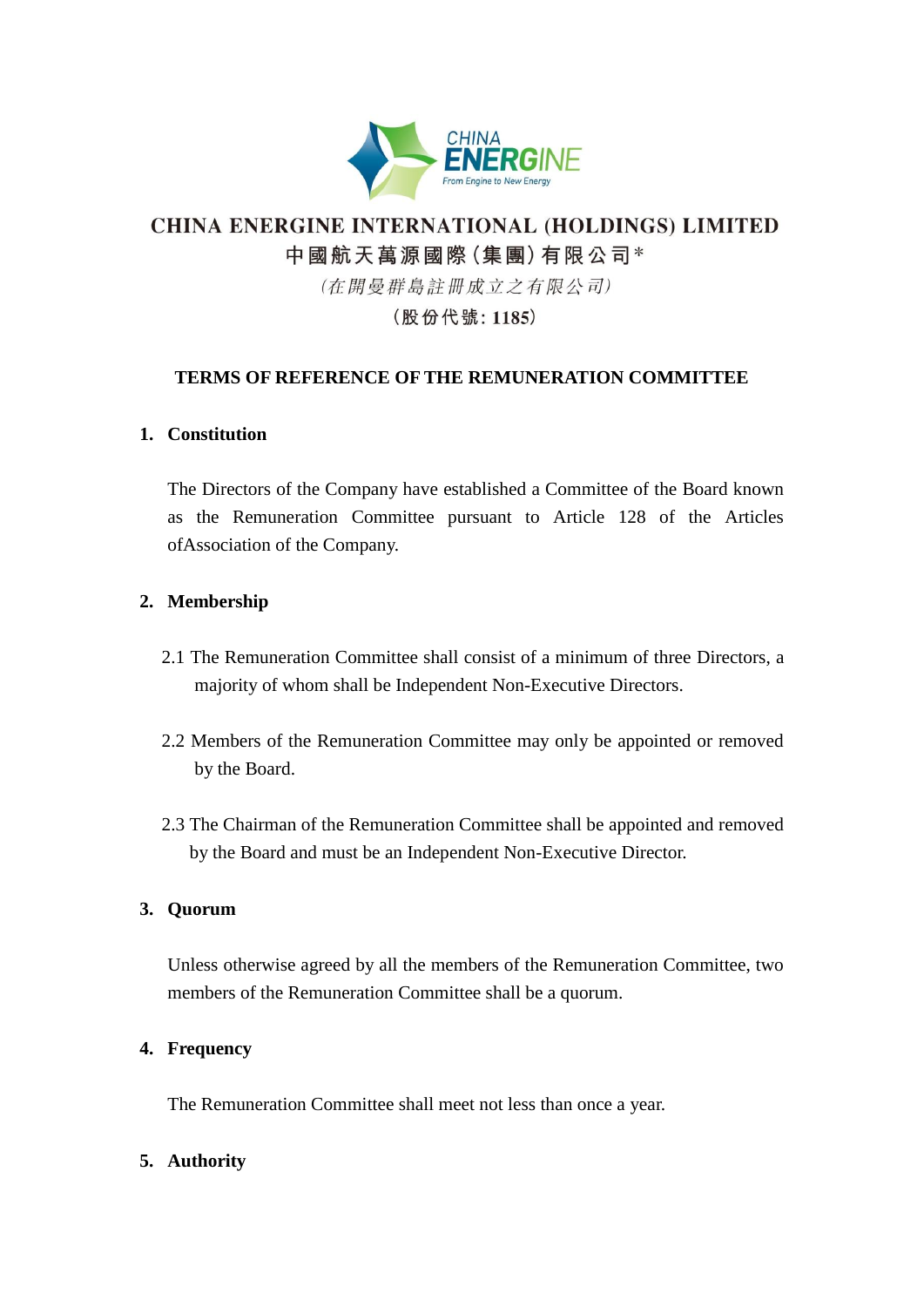- 5.1 The Remuneration Committee is authorised to consult the Chairman and/or Chief Executive about their remuneration proposal for other Executive Directors.
- 5.2 The Remuneration Committee is authorised to obtain advice from any person, including independent professional advisors if necessary.
- 5.3 The Remuneration Committee will be provided with sufficient resources to perform its duties.

#### **6. Duties and powers**

The Remuneration Committee is established with the following duties and powers:-

- (a) to make recommendations to the Board on the Company's policy and structure for all Directors' and senior management remuneration and on the establishment of a formal and transparent procedure for developing remuneration policy;
- (b) to review and approve the management's remuneration proposals with reference to the Board's corporate goals and objective;
- (c) to make recommendations to the Board on the remuneration packages of individual Executive Directors and senior management.

This should include benefits in kind, pension rights and compensation payments, including any compensation payable for loss or termination of their office or appointment;

- (d) to make recommendations to the Board on the remuneration of Non-Executive Directors;
- (e) to consider salaries paid by comparable companies, time commitment and responsibilities, and employment conditions elsewhere in the group;
- (f) to review and approve compensation payable to Executive Directors and